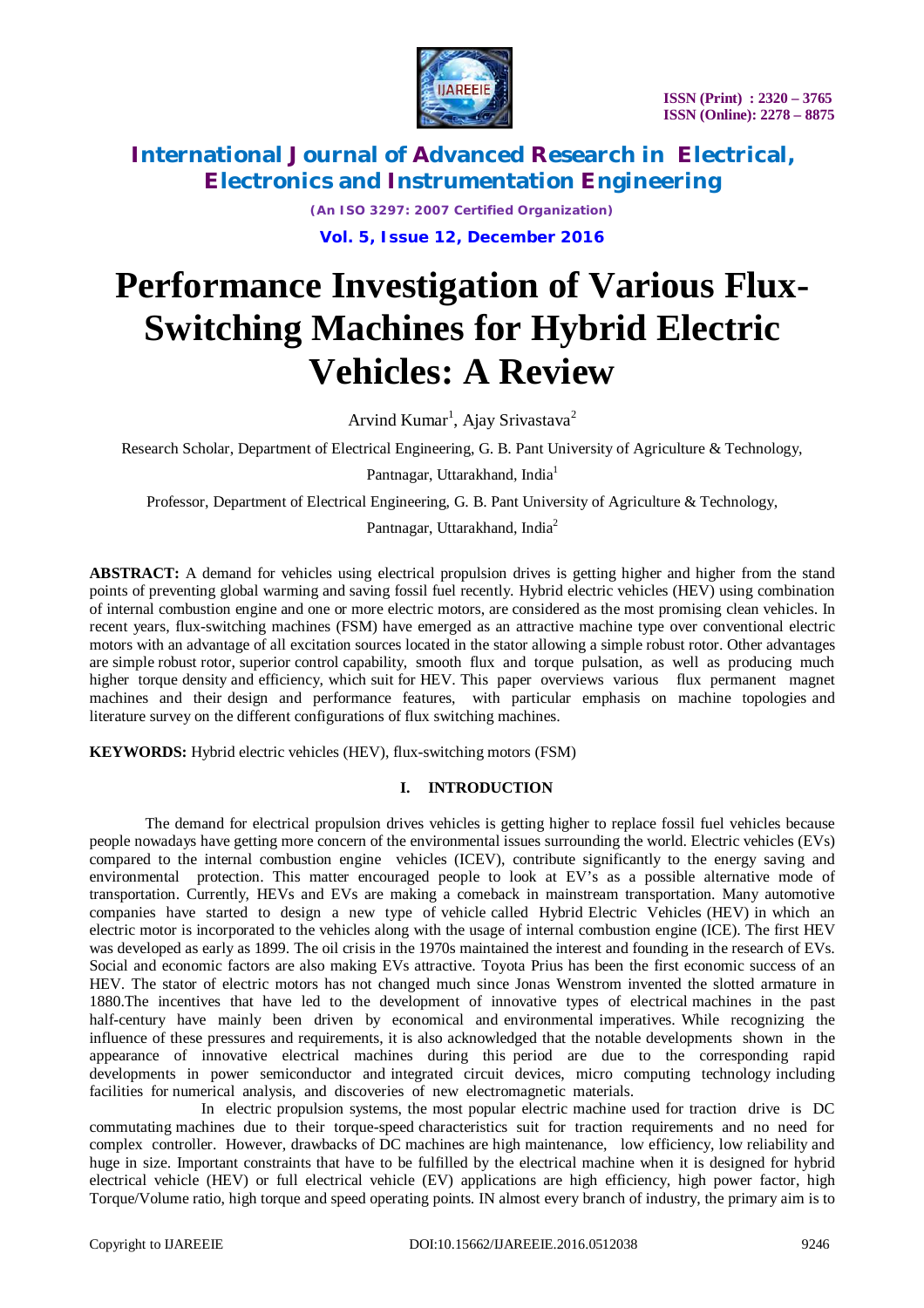

*(An ISO 3297: 2007 Certified Organization)*

# **Vol. 5, Issue 12, December 2016**

find energy efficient solutions for applications at a minimum cost. In order to satisfy these different constraints special electrical machines like the hybrid excitation machines seem to be an interesting solution.

In recent years, flux-switching motors (FSMs) have emerged as an attractive machine type over conventional electric motors with an advantage of all excitation sources located in the stator allowing a simple robust rotor. Other advantages are simple robust rotor, superior control capability, smooth flux and torque pulsation, as well as producing much higher torque density and efficiency, which suit for HEV. Hybrid-excited machines utilize the advantages of both PM machines and wound field synchronous machines. Hybrid-excited machines are those which utilize primary excitation by permanent magnets (PMs) as well as a secondary field coil excitation source. As such hybrid excitation PM machines have the potential to improve the flux weakening and flux-enhancing performance and efficiency. However, the differences between the hybrid excitation topologies have great influence on the utilization ration of excitation current, torque density, efficiency, and reliability of the hybrid excitation flux switching machines. Currently, the current increase in rare-earth PM prices, combined with risks of shortages, pose great issues of cost and supply delays. In another structure of HEFSM machine with iron flux bridges is introduced. By adding an iron bridge at outer radius of the machine, the field coil excitation can be effectively increased at the cost of slightly reduced torque density.

### CLASSIFICATION OF ELECTRIC MOTORS

There are four main types of electric machines that potentially can be applied as traction drive in EV such as DC machines, induction machines (IMs), permanent magnet synchronous machines (PMSMs), and switched reluctance machines (SRMs).



**Fig. 1:** Classification of Electric Motors

### CLASSIFICATION OF FLUX SWITCHING MACHINES (FSM)

The flux switching machines (FSMs) concept was first invented in the middle of 1950's (Rauch & Johnson 1955). The term "flux switching" is introduced by shifting of polarity of the flux linkage by following the motion of a salient pole rotor.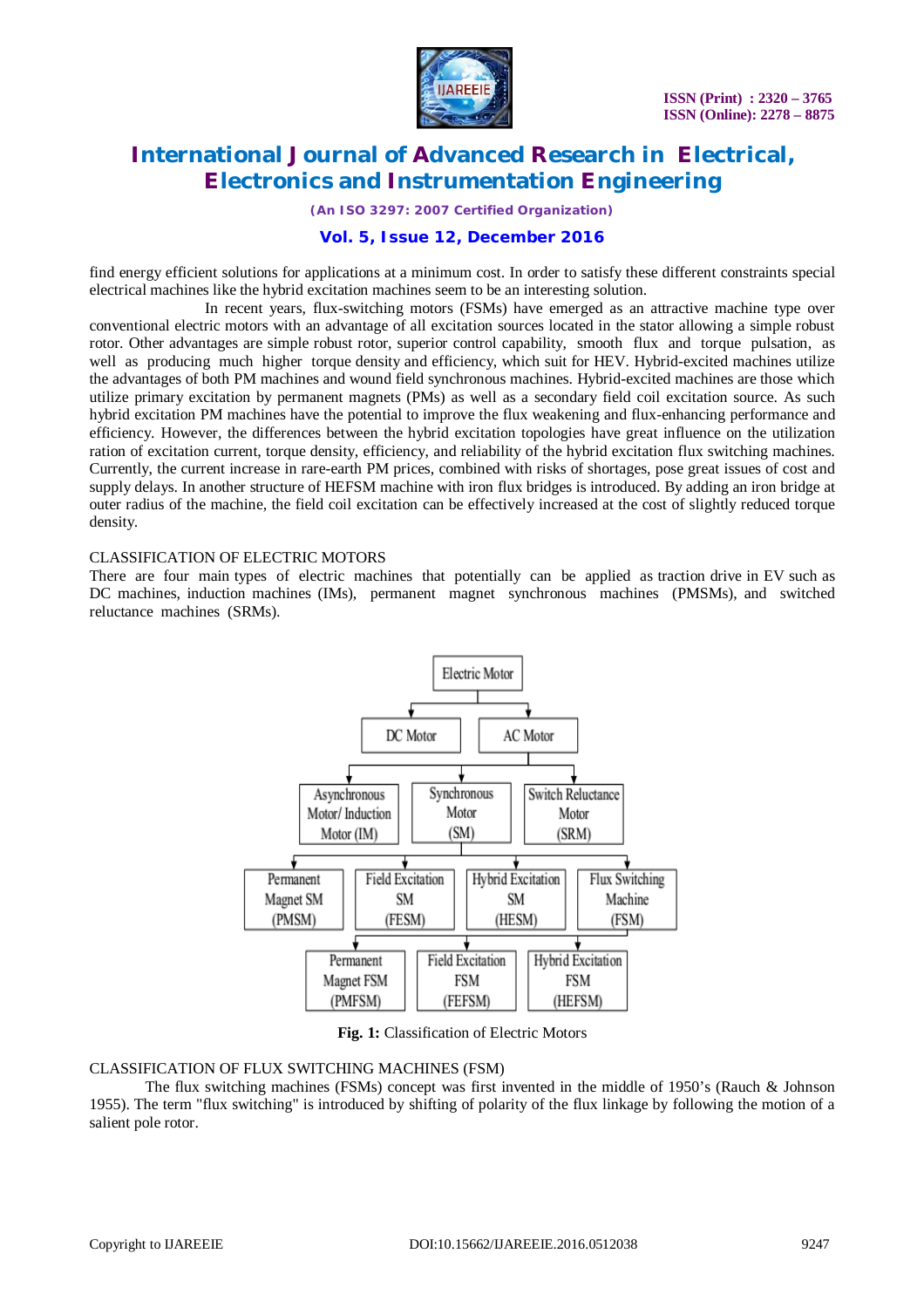

*(An ISO 3297: 2007 Certified Organization)*

## **Vol. 5, Issue 12, December 2016**



*Fig 2: Classification of FSMs*

A flux-switching machine comprises a non-wound rotor devoid of permanent magnets and a stator comprising phase windings and excitation windings or permanent magnets. The AC voltage at the terminals of the phase windings is produced by the switching of the flux following the rotation of the rotor. With the significant achievements and improvements of permanent magnet materials and power electronics devices, the brushless machines excited by PM associated with FEC are developing dramatically. Generally, the FSMs can be categorized into three groups that are Permanent Magnet Flux Switching Motor (PMFSM), Field Excitation Flux Switching Motor (FEFSM), and Hybrid Excitation Flux Switching Motor (HEFSM). Both PMFSM and FEFSM has only Permanent Magnet and Field Excitation Coil (FEC), respectively as their main flux sources, while HEFSM combines both PM and FEC as their main flux sources.

### PERMANENT MAGNET FLUX-SWITCHING MACHINES (PMFSM)

The principle of flux switching was first proposed in 1955 as a single-phase flux-switching alternator. However, it was not until the late 1990s when a classical structure of a three-phase 12-stator-slot/10-rotor-pole FSPM machine was presented. After that, there has been a substantial increase in the investigation of subjects ranging from different excitation modes and structure variants to control strategies and operation principles. .PMFS machines recently attracted considerable attention due to the advantages of high power (torque) density, robust mechanical structure, good flux-weakening capability, and essential sinusoidal back-electromotive-force waveforms and high efficiency, favorable for cooling and high speed operation. Therefore, the PMFS machines are perfectly suitable for EV and HEV applications. All the PMs in PMFS machines are magnetized in alternative opposite directions to produce the "flux focus" effect. In addition, each stator pole includes two adjacent stator teeth with a magnet sandwiched and a concentrated armature coil wound around, called "all teeth-wound" windings. However, the stator poles can also be wound by the concentrated armature winding coils alternately, which means only half stator poles are wound and the other half are unwound, which can be called "half-teeth-wound" windings.





 It should be emphasized that the characteristics of PMFS machines, such as fault-tolerant capacity, are influenced significantly by "all-teeth-wound" or "half-teeth-wound" windings. On the other hand, compared with the conventional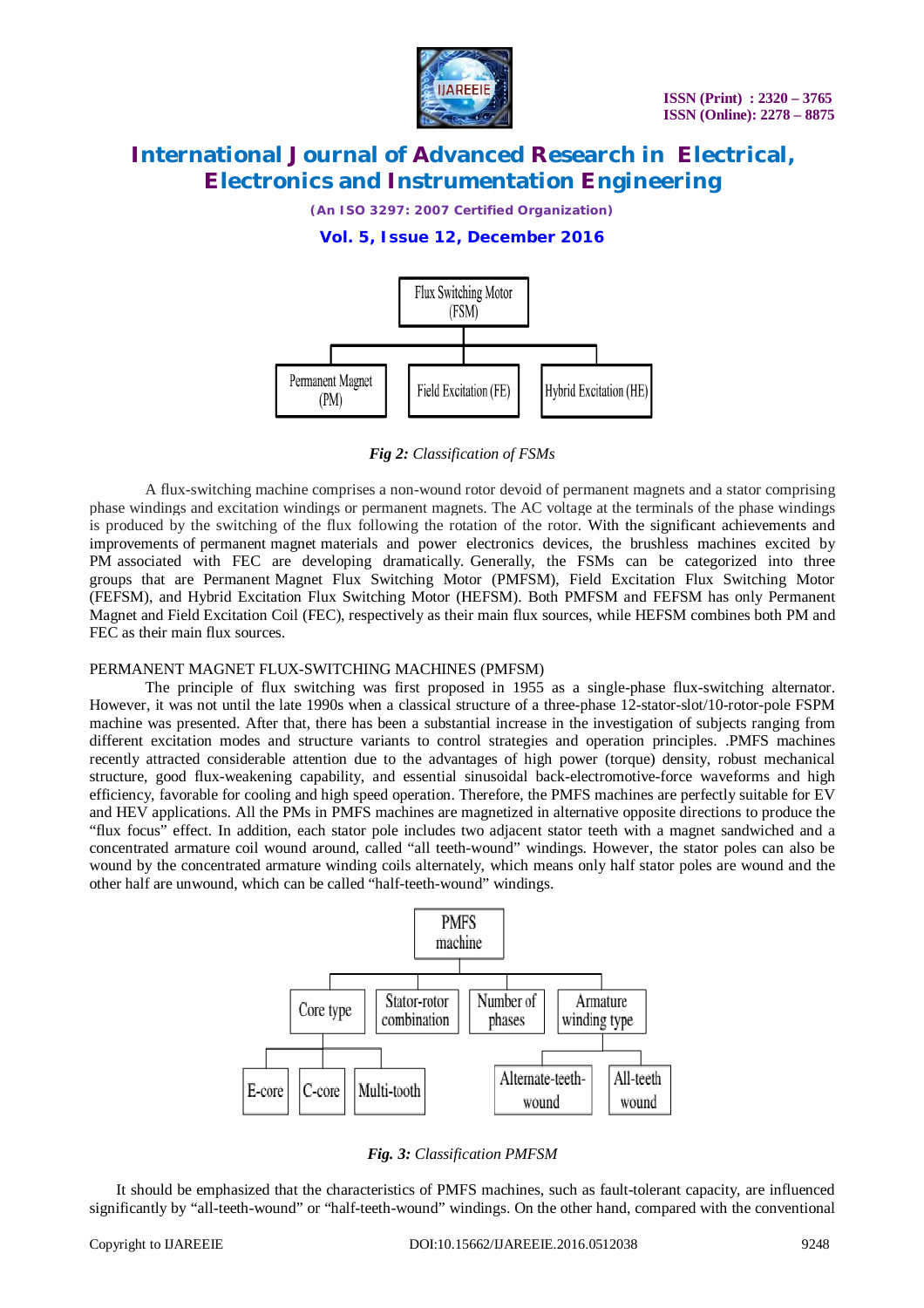

*(An ISO 3297: 2007 Certified Organization)*

### **Vol. 5, Issue 12, December 2016**

rotor-PM machines having magnets in the rotor, the placement of both PMs and armature windings in the stator is favorable for cooling and desirable for aerospace and EV applications, where the ambient temperature may be high. Finally, the end part of the winding coils of the PMFS machines can be obviously reduced with the concentrated armature coils, instead of distributed ones.

#### PRINCIPLES OF OPERATION OF PMFSM

The so-called "flux-switching" principle is illustrated in Figure 5. When the rotor moves from the position in Figure 4(a) to that in Figure 4(b), the PM flux due to magnets only linked by the armature coil changes the direction from "toward the rotor" to "toward the stator," that is, from positive peak value to negative peak value as shown in Figure 4(c), and realizes the "flux switching." Consequently, as the rotor moves continually, the coil PM flux linkage in the coils of windings will change periodically in both polarities and magnitudes; meanwhile, the inducted EMF of each coil will change periodically as well. Since the flux due to armature reaction in a PMFS machine does not pass through the magnets, the irreversible demagnetization withstand capability of the PMFS machines is high, which makes it particularly suitable for flux-weakening operation.



*Fig. 4: Principle of operation of PMFSM*

Over the last ten years or so, many novel and new flux switching machine topologies have been developed for various applications, ranging from low cost domestic appliances, automotive, wind power, to aerospace, etc. Some of them are shown in fig. (5).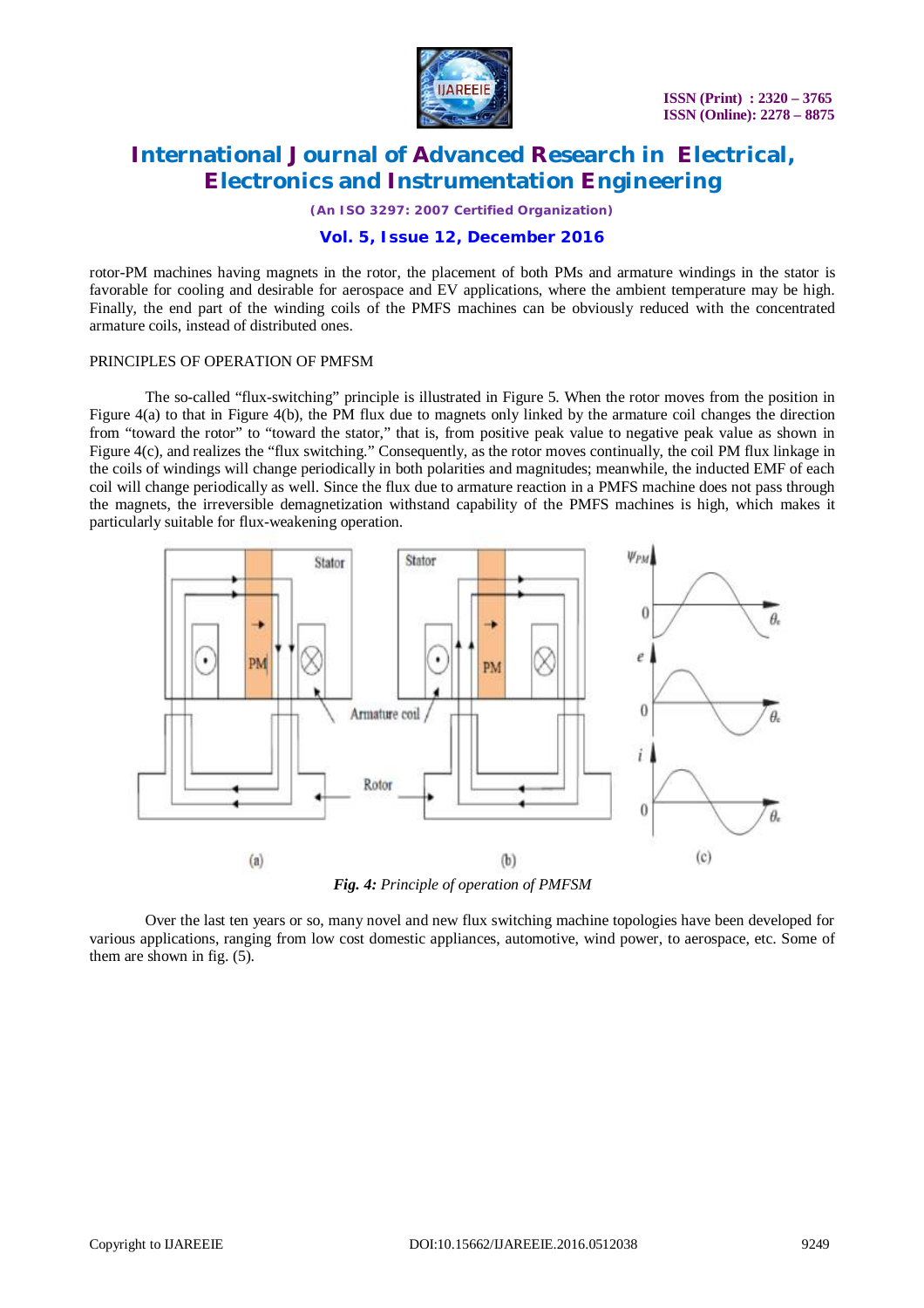

*(An ISO 3297: 2007 Certified Organization)*

**Vol. 5, Issue 12, December 2016**



*Fig.-5. Topologies of flux-switching (FS) machines-(a) Conventional FSPM machine with all poles wound, (b) Conventional FSPM machine with alternate poles wound. (c) Multi-tooth FSPM machine. (d) E-core FSPM machine. (e) C-core FSPM machine. (f) DC winding excited FS machine. (g) Modular rotor FSPM machine. (h) Modular rotor DC winding excited FS machine. (i) Hybrid excited FSPM machines. (j) Hybrid excited E-core FSPM machine.*

### HYBRID EXCITED FLUX-SWITCHING MACHINES (HEFSM)

A flux-switching machine comprises a non-wound rotor devoid of permanent magnets and a stator comprising phase windings and excitation windings or permanent magnets. Hybrid excitation flux switching machines (HEFSM) are those which utilize primary excitation by permanent magnets (PM) as well as DC field excitation coil (FEC) as a secondary source in an electric motors The AC voltage at the terminals of the phase windings is produced by the switching of the flux following the rotation of the rotor. In a known flux-switching machine, each groove receiving conductors of an excitation winding and the two adjacent grooves receiving conductors of phase windings constitute a basic cell. The excitation coils and the phase coils each cover two teeth pitches on the stator, that is to say the grooves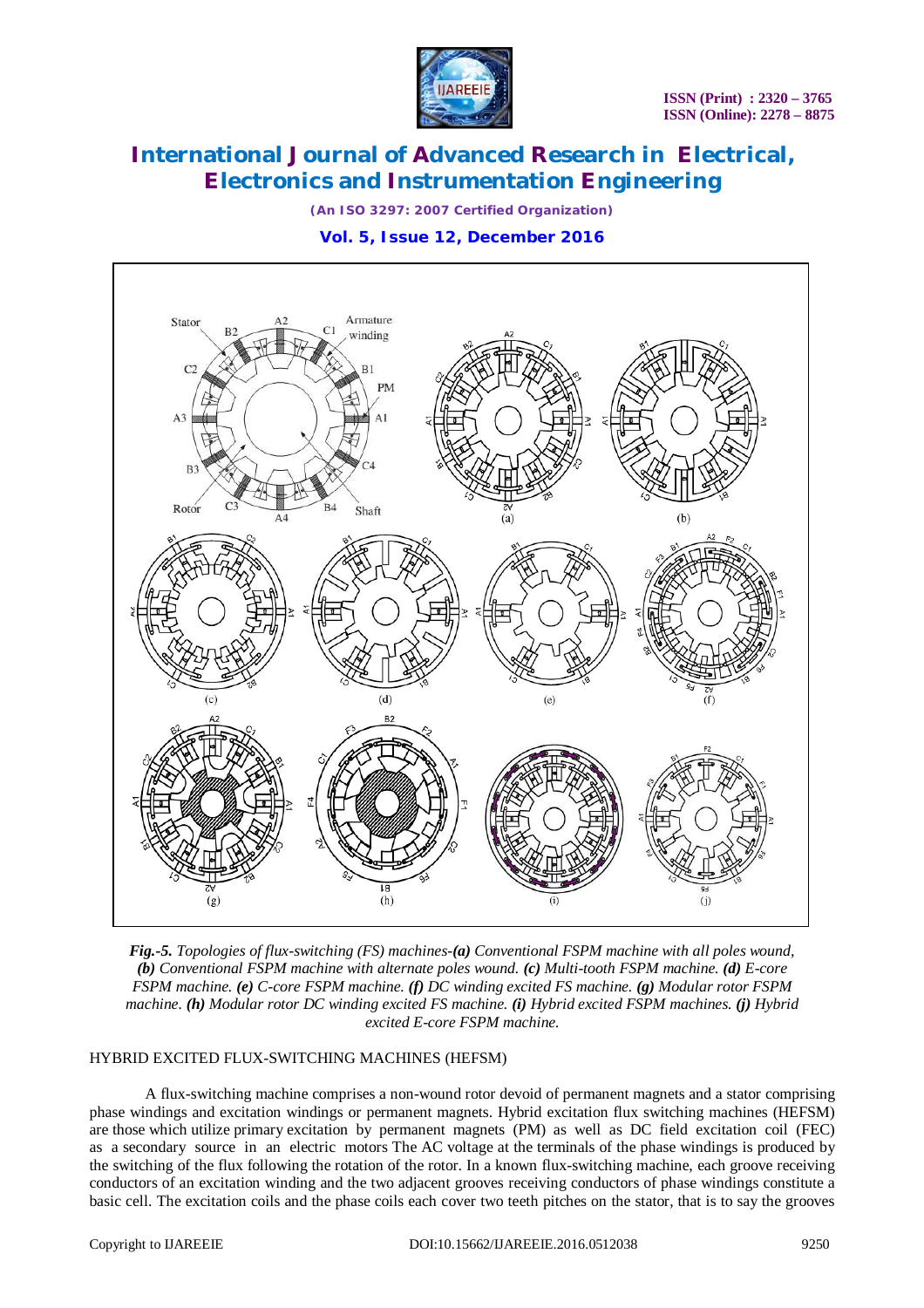

*(An ISO 3297: 2007 Certified Organization)*

### **Vol. 5, Issue 12, December 2016**

which receive said windings are separated by two teeth. These machines are generally characterized by the use of a significant quantity of copper or other conductor material in order to form the excitation windings so as to limit the losses sustained due to the Joule effect and the effects thereof on the output.

Permanent magnet flux switching machines (PMFSM) have relatively poor flux weakening performance but can be operated beyond base speed in the flux weakening region by means of controlling the armature winding current. By applying negative d-axis current, the PM field can be counteracted but with the disadvantage of increase in copper loss and thereby reducing the efficiency, reduced power capability, and also possible irreversible demagnetization of the PMs. Thus, HEFSM is an alternative option where the advantages of both PM machines and DCFEC synchronous machines are combined. As such HEFSMs have the potential to improve flux weakening performance, power and torque density, variable flux capability, and efficiency which have been researched extensively over many years. Various combinations of stator slot and rotor pole for HEFSM have been developed, for example, a 6S-4P, 6S-5P, and 6S-7P model, most of the PM flux flows into the stator iron around the FEC, while 100% flux of PM flows around the FEC for 6S -8P model. This will give advantages of less cogging torque and almost no back-emf at open-circuit condition.



*Fig. 6: Topology of HEFSM (a) Cross-section. (b) Configuration.*

CLASSIFICATION OF HYBRID EXCITATION FLUX-SWITCHING MACHINE (HEFSM)

**A.** The first type consists of both PM and FEC at rotor side such as combination rotor hybrid excitation (CRHE) machine and synchronous/PM hybrid AC machine.

**B.** The second type consists of PM in the rotor while FEC is in the stator.

**C.** The third type consists of PM in the rotor while the FEC is in the machine end.

**D.** Finally, the fourth type of HEM is the machine, which has both PM and FEC in the stator.

It should be emphasized that all HEMs mentioned in the first three have a PM in the rotor and can be categorized as "hybrid rotor-PM with field excitation machines" while the fourth machine can be referred as "hybrid stator-PM with field excitation machines". Based on its principles of operation, the fourth machine is also known as "hybrid excitation flux switching machine (HEFSM)" which is getting more popular recently. The presence of excitation coil makes these types of machines more attractive in terms of modulating the PM flux. Among various types of HEFSSM, the machine with both permanent magnet (PM) and field excitation coil (FEC) on the stator has the advantages of robust rotor structure together with variable flux control capabilities that make this machine becoming more attractive to apply for high-speed motor drive systems. For HEFSM, all the active parts are located on the stator with the armature while PM (DC field winding) placed in alternate stator teeth. The machine is suitable for high speed applications because it possess robust rotor structure. Furthermore, the flux generated can be controlled using the FEC. For solely PMs excited machines, it is a traditional contradiction between the requests of high torque capability under the base speed (constant torque region) and wide speed operation above the base speed (constant power region). Hence, hybrid-excitation flux-switching machines (HEFSM) are proposed in which the magnet dimensions were reduced to save room for the introduced field excitation coil (FEC) windings. It is obvious that with variable dc FEC, the air gap field of HEFSM can be easily controlled and is favorable for Electric Vehicle (EV) applications.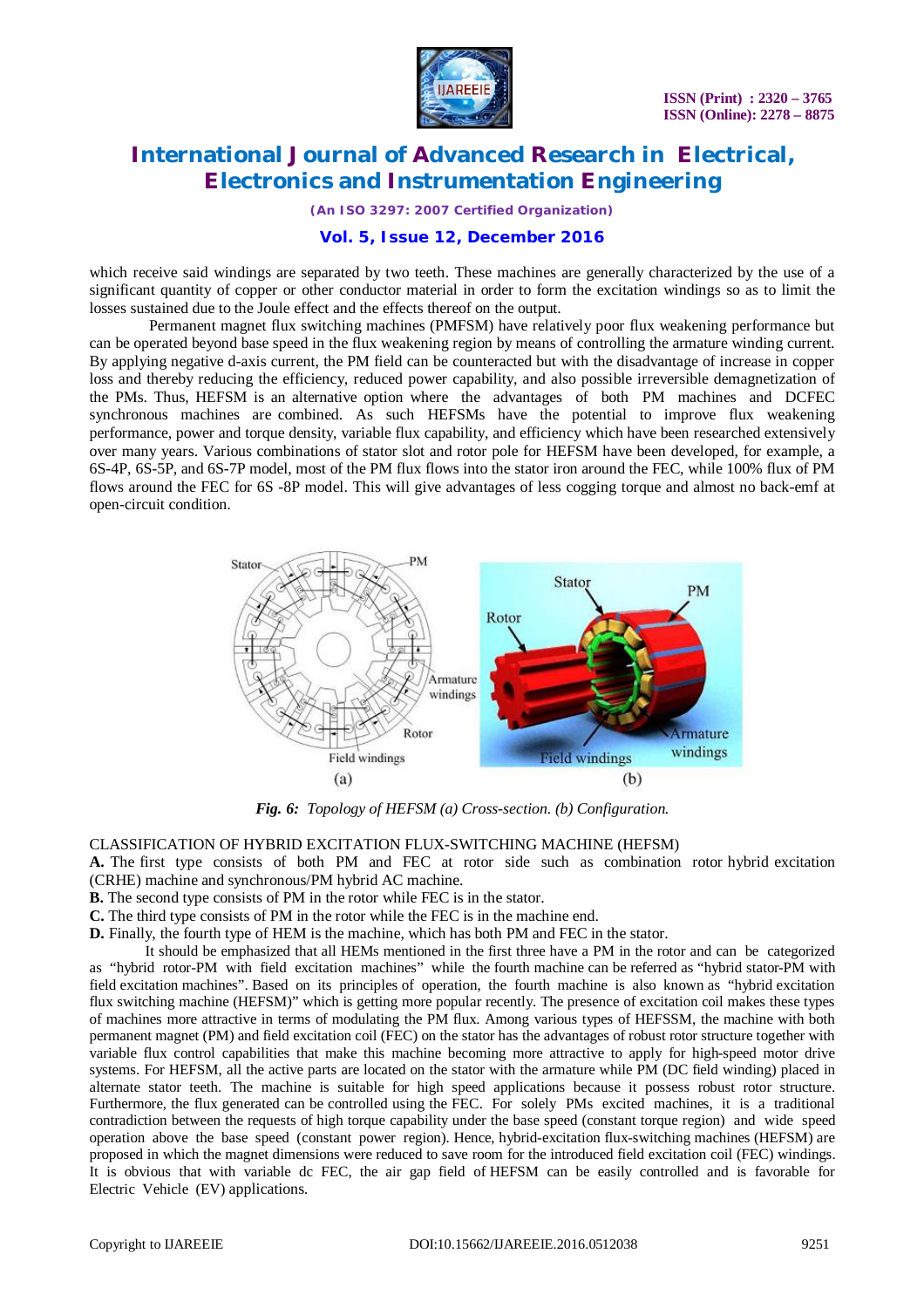

*(An ISO 3297: 2007 Certified Organization)*

### **Vol. 5, Issue 12, December 2016**

It should be emphasized that for the HEFS machine, the DC field winding coils are located on the stator, so it does not require slip rings. The magnetic circuit associated with the DC excitation may be either in series or in parallel with the magnetic circuit associated with the PM excitation. The series excitation is simple and requires a higher excitation MMF due to the low recoil permeability of the magnets. Meanwhile, the parallel excitation is more electromagnetically effective. Overall, the DC excitation winding enables the air-gap flux, and hence the torque capability, to be enhanced at low speed, to be reduced at high speed to facilitate extended speed operation, and to be optimized over the entire speed range to improve the efficiency. But HEFS machines also suffer the drawback of reduced torque density compared with PMFS machines.

#### WOUND-EXCITED FLUX-SWITCHING MACHINES (WEFSM OR FEFSM)

Although compared with permanent magnet-free (PM-free) machines the above PMFS and HEFS machines have higher torque density and efficiency, the characteristics of these two kinds of flux-switching machines are still compromised by the following reasons:

- $\triangleright$  The price and supply uncertainties of permanent magnets, particularly for NdFeB.
- $\triangleright$  The irreversible demagnetization for PMs is still possible at high temperature.
- $\triangleright$  The mechanical strength is relatively weak for their stators, which are divided into many segments by the corresponding PMs.
- $\triangleright$  The air-gap flux density is dominated by PM excited field and the flux regulation capability is limited.

Hence, WEFS machines are proposed, where the magnets are removed, for example, PM-free, and both the field and armature windings are located on the stator. Obviously, the costs of the WEFS machines are greatly reduced and the foregoing problems concerning PMs can be easily solved in this way.

#### OPERATION PRINCIPLES

A typical topology of WEFS machines, as shown in Figure 7, is similar to a traditional PMFS machine, in which both the armature windings and the field excitation windings are located on the stator. The armature coils in WEFS machines are wound in the same manner as in PMFS machines, whereas the DC field windings functioning as PMs are placed in the radial direction. It should be noted that the DC excitation fields due to field windings are in alternative opposite directions as PMs in PMFS machines. The operation principles of WEFS machines are the same as typical PMFS machines, as illustrated in Figure 8.

As the salient-pole rotor moves continuously, the field flux (flux linkage) linked in an armature winding coil will change periodically not only the amplitudes but also the polarities. Consequently, the corresponding EMF will be induced in each armature coil. As a result of the coupling reaction between the field-excited flux and the armature reaction flux, an electromagnetic torque can be produced and drives the rotor to rotate. Since the topology is similar to that of the PMFS machines, the WEFS machines possess the same operation principles as PMFS machines. However, different from the PMFS machines, the air-gap field can be easily weakened or strengthened in the WEFS machines as it is generated by controllable DC currents. Therefore, the WEFS machines can be considered as a good compromise between the requirements of high torque density and wide speed regulation range as well as costs.







*Fig. 7: Cross-section of WEFSM Fig. 8: Principle of operation of WEFSM*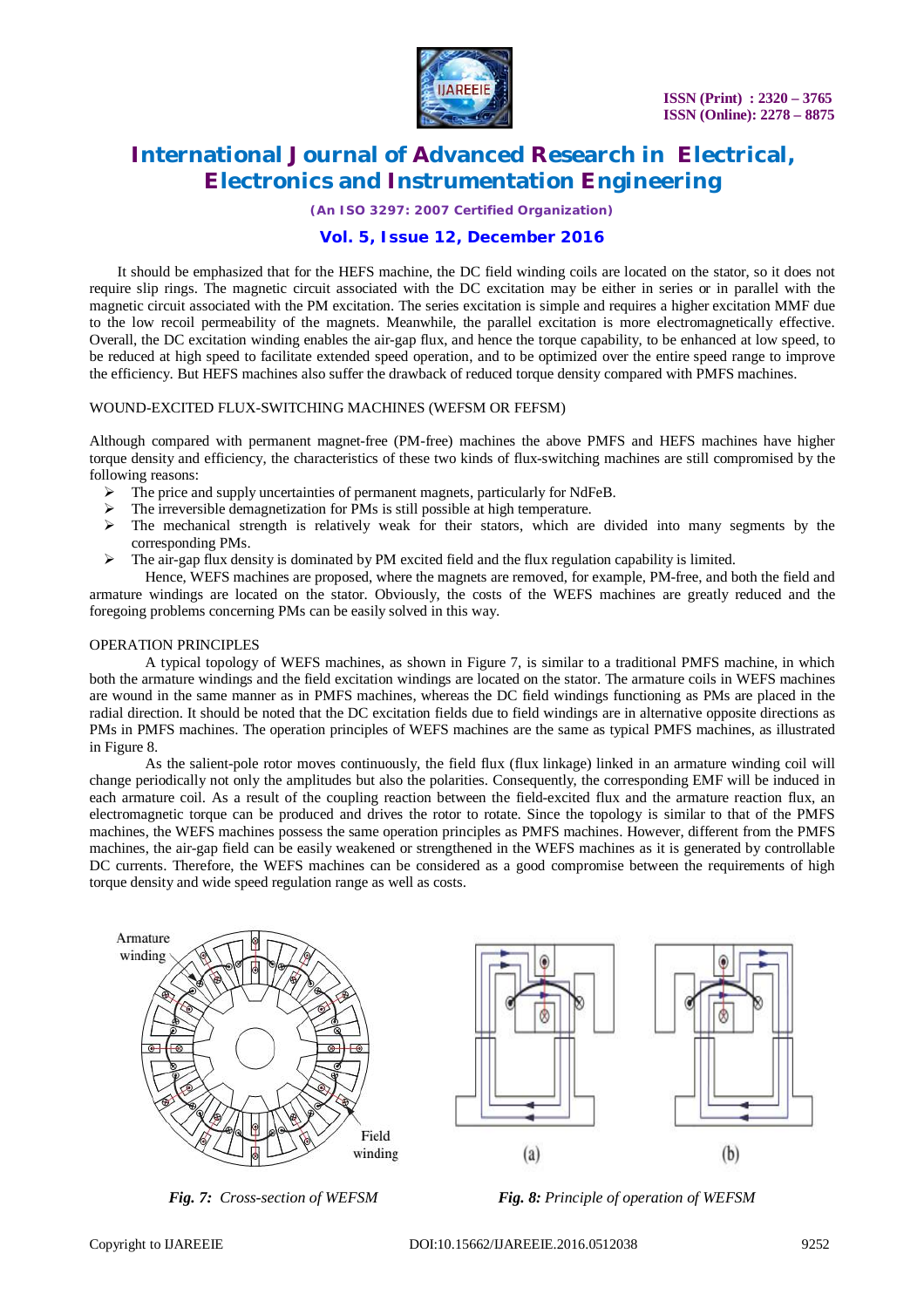

*(An ISO 3297: 2007 Certified Organization)*

**Vol. 5, Issue 12, December 2016**

### **II. EVALUATION OF FLUX-SWITCHING MACHINES**

A comprehensive comparison between the three typical flux-switching machines, namely, PMFS, HEFS, and WEFS machines, has led to a series of significant conclusions, which are summarized below.

| Design issue     | <b>PMFS</b> | <b>HEFS</b> | <b>WEFS</b> |
|------------------|-------------|-------------|-------------|
| PM volume        | Maximum     | Medium      | None        |
| Torque density   | Maximum     | Medium      | Minimum     |
| Field regulation | Minimum     | Medium      | Maximum     |
| Overload ability | Minimum     | Medium      | Maximum     |
| Copper loss      | Minimum     | Medium      | Maximum     |
| Efficiency       | Maximum     | Medium      | Minimum     |
| Cogging torque   | Maximum     | Medium      | Minimum     |
|                  |             |             |             |

### **V. REVIEW OF LITERATURE**

**Z. Q. Zhu,** *et. Al***.,** *2005,* developed a nonlinear adaptive lumped parameter magnetic circuit model, to predict the electromagnetic performance of flux-switching machines, taking account of magnetic saturation and flux leakage. The predicted air-gap field distribution, back-EMF waveform, winding inductances, and electromagnetic torque are validated by both two-dimensional (2-D) and three-dimensional (3-D) finite-element analyses.

**Yacine Amara,** *et. Al.***,** *2005*, presented the electromagnetic design and comparison of different flux-switch machines for an aircraft oil breather application. A preliminary design procedure applied to two configurations, one with rare earth magnets (SmCo) and the other with ferrite magnets, is first presented. Due to their relatively low maximum operating temperature NdFeB magnets have not been considered. This particular structure uses the principles of both flux-switch and flux concentration.

**Wei Hua,** *et. al.,* **2009,** proposed a novel hybrid excitation flux-switching (HEFS) motor, in which the air-gap field can be easily controlled and is favorable for hybrid vehicles. The preliminary topology, operation principle, design and static characteristics including phase flux-linkage, back-EMF waveforms under different excitations as well as cogging torque are evaluated based on finite element (FE) analysis. The results confirm the excellent field-regulation capability of a "proof-of-principle" HEFS motor.

**Richard L. Owen,** *et. al.***, 2010** proposed topologies of hybrid-excited flux-switching PM machines incorporating iron flux bridges to enhance the effectiveness of the field coil excitation. A simple lumped parameter magnetic circuit model is developed to predict the effect of adjusting various parameters. Two-dimensional finite-element analysis has also been used to predict the machine performance, while a prototype machine has been built and tested to validate the predicted results.

Wei Hua, *et. al.*, 2011 proposed a nonlinear magnetic network model, to predict the performance of HEFS machines. Particular attention is paid to the locations of the MMF due to magnets and field windings. It is confirmed that the proposed NMNM can predict the air-gap flux density distribution and the flux linkages of armature and field windings under different excitations with satisfied accuracy. All the results from the NMNM are validated by FE analysis.

**Gan Zhang,** *et. al.,* **2011,** analyzed the oversaturated phenomenon in hybrid excited flux-switching permanent magnet machines and the effect on electromagnetic performance. Then, an effective stator-tooth-width coefficient is defined, which can be used in both initial and optimal designs of HEFS machines. Moreover, the proposed oversaturated effect can also be used to analyze the relation between the air-gap flux density, magnet length, and flux-linkage in armature windings.

**Juan de Santiago,** *et. al.***, 2012**, presented an up-to-date review of EV drivelines based on a survey of commercial EVs and reviews the history of the EV with emphasis on future electric motors. He also describes the mechanical parts of the driveline in EVs and discusses the advantages and disadvantages of technology trends.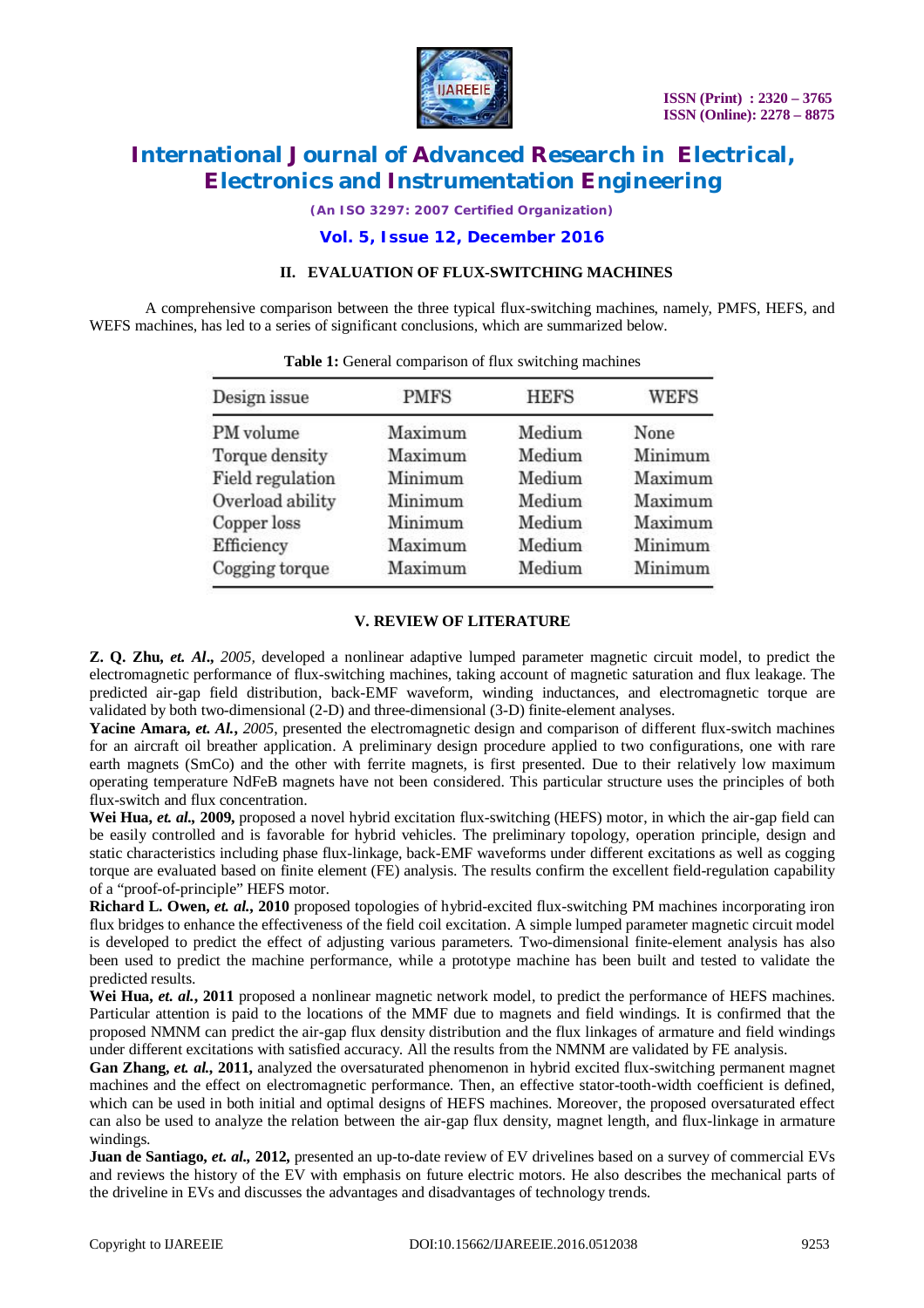

*(An ISO 3297: 2007 Certified Organization)*

### **Vol. 5, Issue 12, December 2016**

**Yu Wang and Zhiquan Deng, 2012**, compared and analyzed the electromagnetic performance of different hybrid excitation stator PM machines according to different combination modes of PMs, excitation winding, and iron flux bridges. Then, the control strategies for voltage regulation of dc power systems are discussed based on different critical control variables including the excitation current, the armature current, and the electromagnetic torque. Furthermore, an improved direct torque control (DTC) strategy is investigated to improve system performance. A parallel hybrid excitation flux-switching generator employing the improved DTC which shows excellent dynamic and steady-state performance has been achieved experimentally.

**Weizhong Fei, et. al., 2012,** proposed a novel permanent-magnet (PM) flux switching (PMFS) machine with an outerrotor configuration for in-wheel light traction applications. The geometric topology of the outer-rotor PMFS machine is introduced, and the analytical sizing equations are derived to determine the main design parameters of the machine. Two-dimensional finite-element analysis (FEA) models are developed to investigate and optimize the machine performance. Furthermore, the flux-weakening capability of the machine is analyzed and further improved by segmental PMs with iron bridges.

**Yu Wang, and Zhi-Quan Deng, 2012,** analyzed the basic design dimensions and electromagnetic performance of the EEFS machines and those of the EEDS machines are also given for comparison. Compared with the EEDS machine, the EEFS machine exhibits bipolar stator flux-linkage and sinusoidal back-EMF waveforms as well as larger torque density. Then, control schemes of the two machines for voltage regulation of dc power systems are discussed, and in order to improve the steady state and dynamic performance of the EEFS generator dc power system, an improved direct torque control scheme is presented. It develops the strictly linear relationship between the torque and sinusoidal value of the torque angle, and can regulate the instantaneous torque directly and smoothly without current loop. Besides, the flux weakening control of the proposed scheme is also studied.

**Daohan Wang, et. al., 2012**, investigated cogging torque principle in FSPM by analyzing the flux density distribution and a simple cogging torque reduction technique, i.e., teeth notching. Various kinds of notching schemes and their influence on cogging torque are examined along with instantaneous torque and average output torque at different load conditions. Numerical optimization process combined with finite-element analysis, which gives more preciseness to calculations, is performed to minimize cogging torque. The results show that the cogging torque circle depends on the real flux density distribution in the machine rather than the number of stator/rotor poles and the presented method can greatly reduce the torque ripple at only slight cost of average output torque.

**E. Sulaiman, et. al. (2013),** presented design study and flux interaction analysis of a new 12S-10P and 12S-14P FEFSM with single direction of DC FEC winding are presented. Initially, design procedures of the FEFSM including, parts, drawing, materials and conditions setting, and properties setting are explained. Then, coil arrangement tests are examined to confirm the machine operating principle and position of each armature coil phase. Finally, flux interaction between DC FEC and armature coil, FEC flux capabilities at various current condition, induced voltage and initial torque are also analyzed.

**E.Sulaiman,** *et. al.,* **(2013),** presented design study and flux interaction analysis of 24S-10P FEFSM with single direction of FEC winding. Initially, design procedures of the FEFSM including parts drawing, materials and conditions setting and properties setting are explained. Then, coil arrangement tests are examined to confirm the machine operating principle and position of each armature coil phase. Finally, the flux interaction between DC FEC and armature coil, FEC flux capabilities at various current condition, and initial torque are also investigated.

**Benjamin Gaussens,** *et. al.,* **(2014),** presented a new topology of hybrid-excited flux-switching machine with excitation coils located in stator slots (or inner dc windings). It is demonstrated that the air-gap field can be easily controlled, which is interesting for variable-speed applications. Finally, a prototype having 12 stator poles and different rotor tooth numbers (10 or 14) was built. Finally, the thermal behavior of the prototype machine is investigated through experiments. It is shown that, up to 12 000 r/min, the thermal stabilization is achieved, making this topology an excellent candidate for high-speed applications.

Wei Hua, *et. al.*, (2014) proposed two five-phase hybrid-excitation flux-switching (HEFS) machines with different stator topologies and analyzed with the identical stator outer diameters and stack lengths. The electromagnetic performances, including the conventional static characteristics, such as phase flux, back-EMF, inductance, cogging torque and electromagnetic torque, and so on, are presented first. Then, both the flux-strengthening and flux-weakening capabilities are evaluated in detail according to the electromagnetic torque characteristics under different field currents with the help of 2-D finite element analysis. The corresponding predictions and conclusions indicate that the U-core topology is preferred for the five-phase HEFS machines.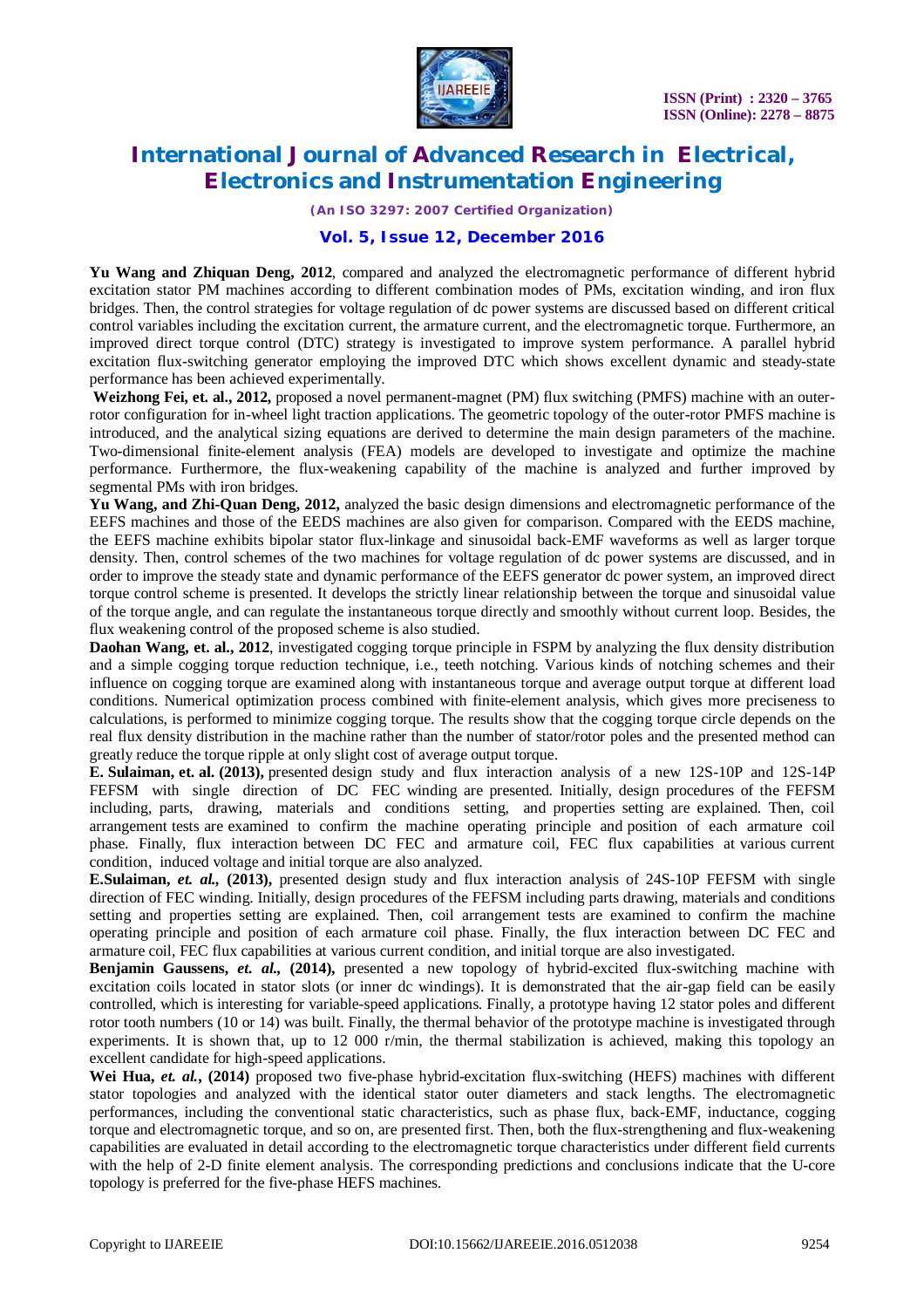

*(An ISO 3297: 2007 Certified Organization)*

### **Vol. 5, Issue 12, December 2016**

**Gan Zhang, et. al., (2015)** proposed an improved topology to enhance the flux-regulation capability based on the basic HEFSM by reversing current direction in one of the field slots. Therefore, the improved topology shares identical structure with the basic one but has different field current directions in some field slots and thus different field winding accommodations. Comparisons of the FEA predictions indicated that both armature no-load flux-regulation capability and armature load torque capability in the improved HEFS machine are much better than those in the basic one. Finally, the FEA results are validated by experimental measurements on two prototyped HEFS machines.

**Gan Zhang, et. al., (2015)** proposed the design of two six-phase hybrid-excited flux-switching (HEFS) machines with E-core and C-core stator laminations, respectively. The iron bridges are adopted in each machine and the influences on performance are investigated. In addition, alternative-tooth-wound armature windings are employed in the C-core one to obtain physical and magnetic isolations between armature phases. A comprehensive comparison of the two designs is carried out. Then, more attention is paid to fault tolerant operating capabilities when open-circuit fault occurs to only one phase and two phases of armature windings, respectively. The positive field current can be applied in C-core machine under fault-tolerant operating conditions, thus the post-fault armature current can be reduced whilst maintaining torque output. Finally, the FEA-based studies are validated by experimental measurements on two HEFS machine prototypes.

**Dongjae Kim, et. al., (2016)** proposed a double-stator flux-switching permanent magnet (DS-FSPM) machine using ferrite to replace an interior permanent magnet synchronous motor (IPMSM) on hybrid electric vehicles. A conventional FSPM machine is designed, and its torque characteristic is analyzed by a frozen permeability method. It is verified that magnetic saturation causes the reduction of flux linkage generated by PM and leads to the deterioration of electromagnetic torque. A DS-FSPM machine is effective for magnetic saturation because of its unique structure and makes the improvement of efficiency and power density. The proposed DS-FSPM machine achieves distinct performance enhancement compared with an IPMSM, even by utilizing ferrite PM.

**Agathe Dupas, et. al. (2016)** presented a new structure for a hybrid excitation, flux-switching synchronous machine. The particularity of this machine is its global excitation winding component that creates a three-dimensional (3-D) excitation flux path to control the global air gap flux. Both 3-D finite-element analysis and a comparison with experimental results are provided. This model makes it possible to: show the excitation flux path, explore the fluxregulation capability of a new structure, and identify the influence of material characteristics.

### **VI. CONCLUSION**

With the emergence of energy related issues in the automotive sector, there is a tendency to find new efficient solutions to replace existing electrical machinery. Flux switching machines are at a first glance very promising alternatives to replace PMSM (e.g., BLDC) and SRM. In this study, a particular attention is paid to the topology and principle of operation of various flux switching machines. Flux-switching machines are similar to switched reluctance machines, which make them more suitable to high-speed operation. Flux-switching machines have significant potential for applications, including domestic appliances, power tools, automotives, aerospace, and wind power generation, etc.

#### **REFERENCES**

- [1]. Tapia, J.A., F. Leonardi, T.A. Lipo, "Consequent-pole permanent magnet machine with extended field-weakening capability," IEEE Trans. on Industry Applications, 39(6): pp. 1704-1709, 2003.
- [2]. Z. Q. Zhu, Y. Pang, D. Howe, S. Iwasaki, R. Deodhar and A. Pride, "Analysis of Electromagnetic Performance of Flux-Switching Permanent-Magnet Machines by Nonlinear Adaptive Lumped Parameter Magnetic Circuit Model," IEEE Transactions On Magnetics, Vol. 41, No. 11, pp.4277-4287, 2005.
- [3]. Yacine Amara, Emmanuel Hoang, Mohamed Gabsi, Michel Le ´crivain and Sylvain Allano, "Design and comparison of different flux-switch synchronous machines for an aircraft oil breather application," European Transactions On Electrical Power; 15: pp.497–511, 2005.
- [4]. J. F. Bangura,"Design of high-power density and relatively high efficiency flux-switching motor," IEEE Trans. Energy Convers., vol. 21(2), pp. 416-424, Jun. 2006.
- [5]. Y. Pang, Z. Zhu, D. Howe, S. Iwasaki, R. Deodhar and A. Pride, "Eddy current loss in the frame of a flux-switching permanent magnet machine," IEEE Trans. Magn., vol. 42 (10), pp. 3413 3415,Oct. 2006. [6]. Hoang, E., M. Lecrivain and M. Gabsi, "A New Structure of a Switching Flux Synchronous Poly-phased Machine with Hybrid Excitation," Proceedings
- of European Conference on Power Electronics and Applications, Aalborg, Denmark, 2007. [7]. Fodorean, D., A. Djerdir, I.A. Viorel and A. Miraoui, "A double excited synchronous machine for direct drive application-Design and prototype tests,"
- IEEE Trans. on Energy Conversion, 22(3): 656-665, 2007. [8]. Wei Hua, Ming Cheng, and Gan Zhang, "A Novel Hybrid Excitation Flux-Switching Motor for Hybrid Vehicles," IEEE Transactions On Magnetics, Vol.
- 45, No. 10, pp. 4728-4731, 2009. [9]. Amara, Y., L. Vido, M. Gabsi, E. Hoang, A.H. Ben Ahmed and M. Lecrivain, "Hybrid excitation synchronous machines: Energy-efficient solution for
- vehicles propulsion," IEEE Trans. Veh. Technol., 58(5): pp. 2137–2149, 2009.
- [10]. Owen, R.L., Z.Q. Zhu and G.W. Jewell, "Hybrid Excited Flux-switching permanent Magnet Machines", Proc. 13th European Conf. on Power Electronics and Applications, EPE, Barcelona, Spain, 2009.